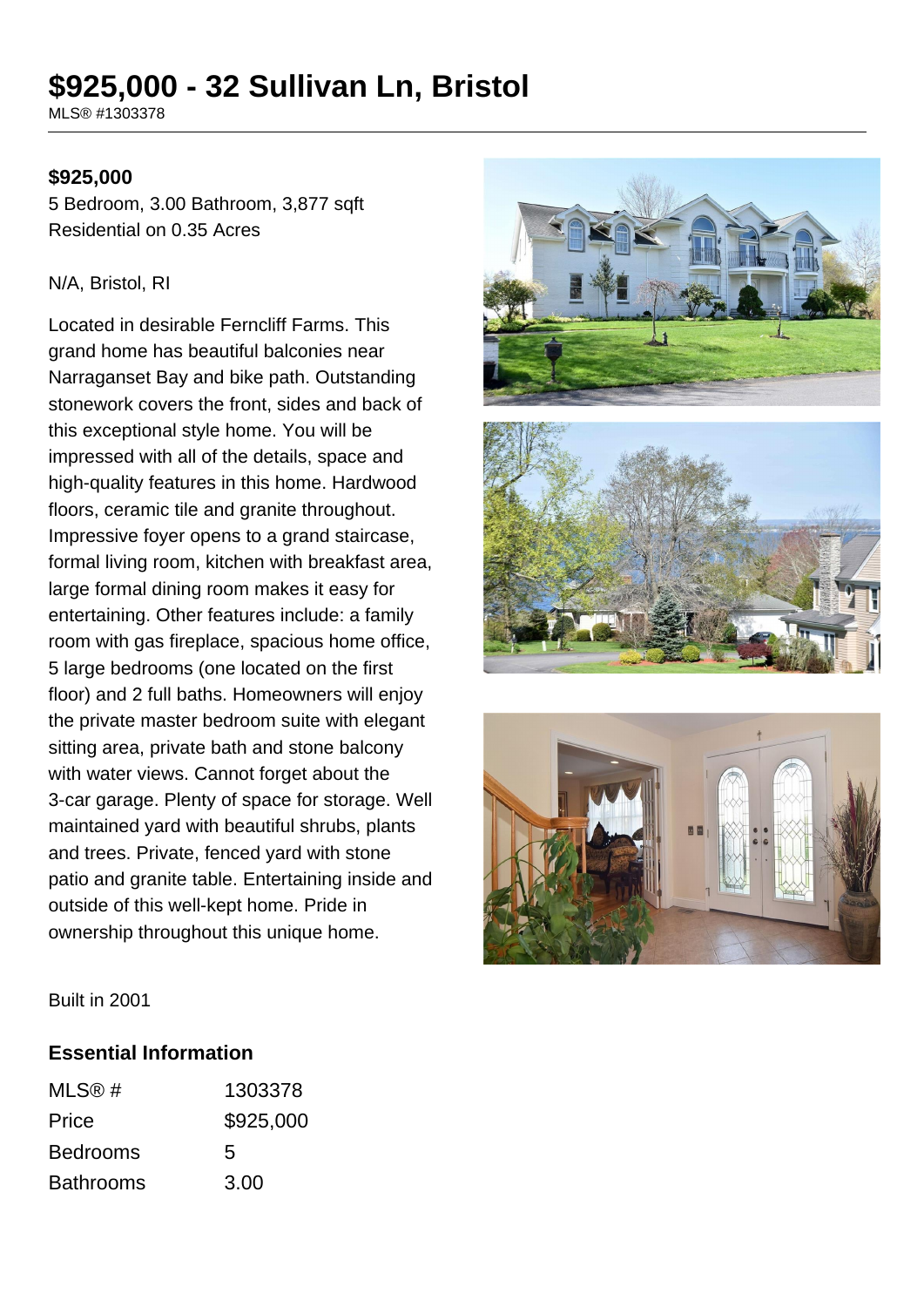| <b>Full Baths</b>     | 3                              |
|-----------------------|--------------------------------|
| <b>Square Footage</b> | 3,877                          |
| <b>Square Footage</b> | 15111.00                       |
| Acres                 | 0.35                           |
| <b>Year Built</b>     | 2001                           |
| <b>Type</b>           | Residential                    |
| Sub-Type              | <b>Single Family Residence</b> |
| <b>Style</b>          | Colonial                       |
| <b>Status</b>         | Active                         |

# **Community Information**

| Address      | 32 Sullivan Ln |
|--------------|----------------|
| Subdivision  | N/A            |
| City         | <b>Bristol</b> |
| County       | <b>BRISTOL</b> |
| <b>State</b> | RI             |
| Zip Code     | 02809          |

## **Amenities**

| <b>Features</b>       | Sprinkler System |
|-----------------------|------------------|
| <b>Parking Spaces</b> | 8                |
| Parking               | Attached, Garage |
| # of Garages          | 3                |
| Garages               | Attached, Garage |
| View                  | Saltwater, Water |

# **Interior**

| Interior                 | Ceramic Tile, Hardwood                                                               |
|--------------------------|--------------------------------------------------------------------------------------|
| <b>Interior Features</b> | Bathroom Rough-In, Bathtub, Cathedral Ceiling(s), Tub Shower, Cable<br>TV            |
| Appliances               | Dryer, Dishwasher, Gas Water Heater, Microwave, Oven, Range,<br>Refrigerator, Washer |
| Heating                  | Forced Air, Gas                                                                      |
| Cooling                  | <b>Central Air</b>                                                                   |
| Fireplace                | Yes                                                                                  |
| # of Fireplaces          | 1                                                                                    |
| <b>Fireplaces</b>        | Marble                                                                               |
| # of Stories             | $\overline{2}$                                                                       |
| <b>Stories</b>           | 2                                                                                    |